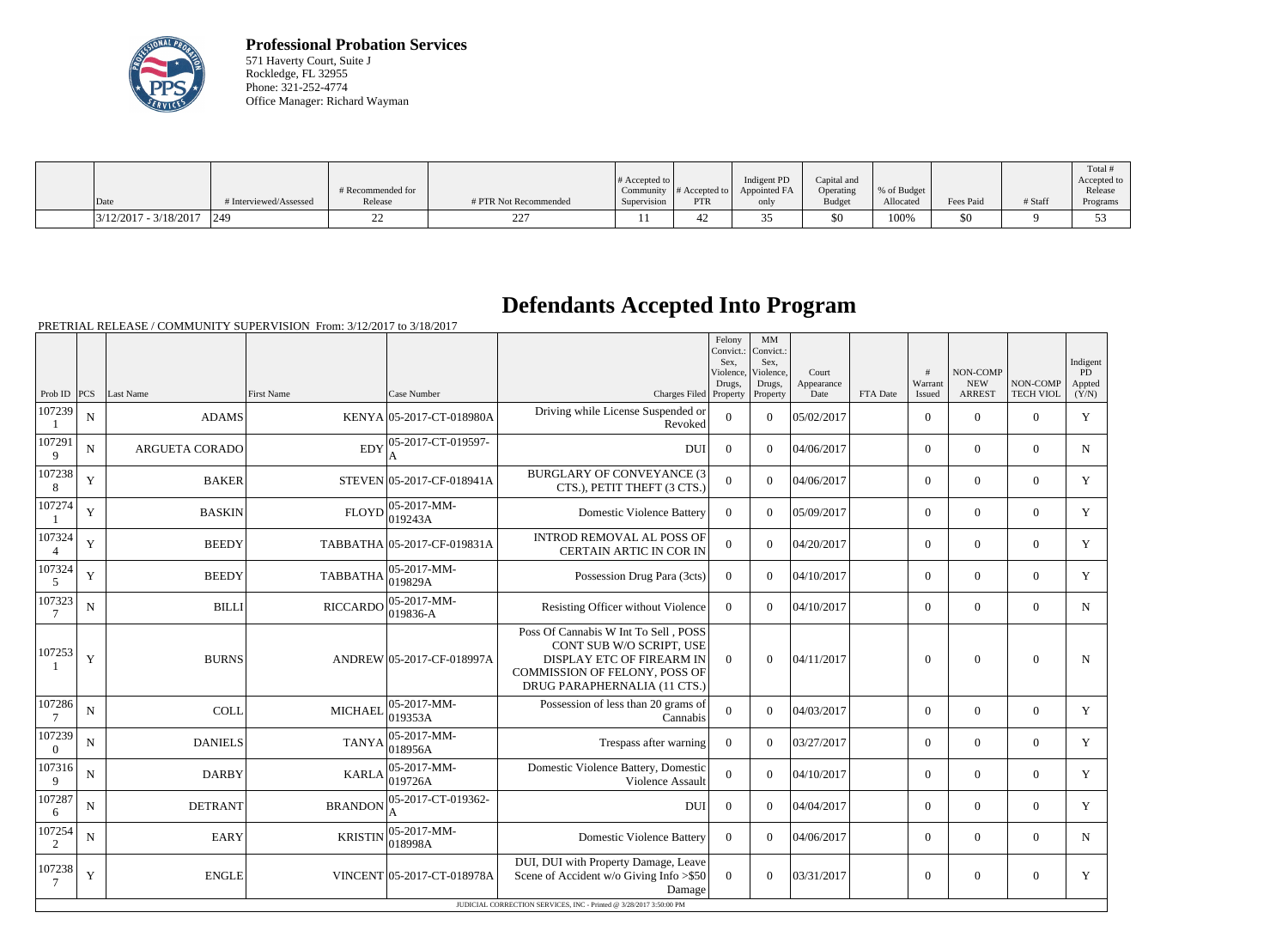## **Defendants Accepted Into Program**

PRETRIAL RELEASE / COMMUNITY SUPERVISION From: 3/12/2017 to 3/18/2017

|                          |             |                   |                    |                             |                                                                                                        | Felony<br>Convict.:<br>Sex. | MM<br>Convict.:<br>Sex, |                     |          |                  |                        |                  | Indigent     |
|--------------------------|-------------|-------------------|--------------------|-----------------------------|--------------------------------------------------------------------------------------------------------|-----------------------------|-------------------------|---------------------|----------|------------------|------------------------|------------------|--------------|
|                          |             |                   |                    |                             |                                                                                                        | Violence,<br>Drugs,         | Violence,<br>Drugs,     | Court<br>Appearance |          | #<br>Warrant     | NON-COMP<br><b>NEW</b> | NON-COMP         | PD<br>Appted |
| Prob ID                  | PCS         | Last Name         | <b>First Name</b>  | Case Number                 | Charges Filed Property                                                                                 |                             | Property                | Date                | FTA Date | Issued           | <b>ARREST</b>          | <b>TECH VIOL</b> | (Y/N)        |
| 107322<br>3              | ${\bf N}$   | <b>FAHMAWI</b>    | <b>HAMZA</b>       | 05-2017-MM-<br>019824A      | DUI, Possession of less than 20 grams of<br>Cannabis                                                   | $\boldsymbol{0}$            | $\overline{0}$          | 04/13/2017          |          | $\boldsymbol{0}$ | $\overline{0}$         | $\overline{0}$   | $\mathbf N$  |
| 107274<br>5              | $\mathbf N$ | <b>FERDARKO</b>   | <b>MICHAEL</b>     | 05-2017-MM-<br>$019236 - A$ | 2 CTS. POSS DRUG PARA                                                                                  | $\overline{0}$              | $\overline{0}$          | 04/06/2017          |          | $\overline{0}$   | $\overline{0}$         | $\overline{0}$   | ${\bf N}$    |
| 107320<br>$\Omega$       | ${\bf N}$   | <b>FISHER</b>     | <b>GLEN</b>        | 05-2017-MM-<br>017374-A     | <b>Domestic Violence Battery</b>                                                                       | $\overline{0}$              | $\overline{0}$          | 03/23/2017          |          | $\overline{0}$   | $\overline{0}$         | $\overline{0}$   | Y            |
| 107316<br>3              | $\mathbf N$ | <b>FOLEY</b>      |                    | ARYBETH 05-2017-CF-019705A  | GRAND THEFT $> 300 < 5000$ DOLS (4<br>CTS.), CRIMINAL MISCHIEF 200 OR<br>LESS (3 CTS.)                 | $\overline{0}$              | $\boldsymbol{0}$        | 04/13/2017          |          | $\overline{0}$   | $\overline{0}$         | $\overline{0}$   | $\mathbf N$  |
| 107323<br>$\overline{4}$ | ${\bf N}$   | <b>GORDON</b>     | <b>ASTON</b>       | 05-2017-MM-<br>019842-A     | Resisting Officer without Violence                                                                     | $\overline{0}$              | $\theta$                | 04/10/2017          |          | $\overline{0}$   | $\overline{0}$         | $\overline{0}$   | $\mathbf N$  |
| 107286<br>$\Omega$       | $\mathbf N$ | <b>HARRIS</b>     | <b>BRADLEY</b>     | 05-2017-MM-<br>$019347 - A$ | <b>Domestic Violence Battery</b>                                                                       | $\overline{0}$              | $\overline{0}$          | 04/03/2017          |          | $\overline{0}$   | $\overline{0}$         | $\overline{0}$   | Y            |
| 107241<br>$\overline{4}$ | ${\bf N}$   | <b>HUGHES</b>     | <b>DANIEL</b>      | 05-2017-MM-<br>019017A      | Possession of less than 20 grams of<br>Cannabis, Reckless Driving                                      | $\overline{0}$              | $\boldsymbol{0}$        | 04/06/2017          |          | $\overline{0}$   | $\overline{0}$         | $\overline{0}$   | $\mathbf N$  |
| 107324<br>3              | ${\bf N}$   | <b>IANNUCELLI</b> | <b>RALPH</b>       | 05-2017-MM-<br>019815-A     | <b>Domestic Violence Battery</b>                                                                       | $\overline{0}$              | $\overline{0}$          | 04/10/2017          |          | $\overline{0}$   | $\boldsymbol{0}$       | $\overline{0}$   | $\mathbf N$  |
| 107315<br>$\overline{0}$ | ${\bf N}$   | <b>KARL</b>       |                    | SARA 05-2017-CF-019720A     | Poss of Drugs w/o Prescription, Possession<br>of Controlled Substance                                  | $\overline{0}$              | $\boldsymbol{0}$        | 04/13/2017          |          | $\overline{0}$   | $\overline{0}$         | $\overline{0}$   | $\mathbf Y$  |
| 107324                   | $\mathbf Y$ | <b>KUZMICZ</b>    |                    | JAMMIE 05-2017-CF-019817A   | Felony Child Abuse                                                                                     | $\overline{0}$              | $\overline{0}$          | 04/13/2017          |          | $\overline{0}$   | $\overline{0}$         | $\overline{0}$   | Y            |
| 107291<br>$\overline{4}$ | ${\bf N}$   | <b>MACKIE</b>     | <b>CHRISTOPHER</b> | 05-2017-CT-019582-          | <b>DUI</b>                                                                                             | $\overline{0}$              | $\overline{0}$          | 04/06/2017          |          | $\overline{0}$   | $\overline{0}$         | $\overline{0}$   | $\mathbf N$  |
| 107238<br>9              | ${\bf N}$   | <b>MANICK</b>     | <b>MONIQUE</b>     | 05-2017-MM-<br>018957A      | Disorderly Conduct, Resisting Officer<br>without Violence                                              | $\boldsymbol{0}$            | $\overline{0}$          | 04/06/2017          |          | $\overline{0}$   | $\boldsymbol{0}$       | $\overline{0}$   | Y            |
| 107237<br>3              | ${\bf N}$   | <b>MANN</b>       | <b>DENIS</b>       | 05-2017-MM-<br>018975A      | DUI, Resisting Officer without Violence                                                                | $\overline{0}$              | $\overline{0}$          | 03/31/2017          |          | $\overline{0}$   | $\overline{0}$         | $\overline{0}$   | $\mathbf N$  |
| 107302<br>5              | $\mathbf N$ | <b>MANSEL</b>     | <b>ASHLEY</b>      | 05-2017-MM-<br>019586A      | Disorderly Intoxication                                                                                | $\overline{0}$              | $\overline{0}$          | 04/10/2017          |          | $\overline{0}$   | $\overline{0}$         | $\overline{0}$   | Y            |
| 107300<br>8              | $\mathbf Y$ | <b>MAYNARD</b>    | <b>SHELBY</b>      | 05-2017-MM-<br>019599A      | DUI, Reckless Driving, Resisting Officer<br>without Violence                                           | $\overline{0}$              | $\boldsymbol{0}$        | 04/10/2017          |          | $\overline{0}$   | $\boldsymbol{0}$       | $\overline{0}$   | Y            |
| 107238<br>-6             | Y           | MCLAUGHLIN        |                    | BRIAN 05-2017-CT-018955A    | DUI, DUI WITH PROPERTY DAMAGE<br>$(2 \text{ CTS})$                                                     | $\boldsymbol{0}$            | $\overline{0}$          | 03/27/2017          |          | $\overline{0}$   | $\boldsymbol{0}$       | $\boldsymbol{0}$ | Y            |
| 107317<br>2              | ${\bf N}$   | <b>MICHAUD</b>    | <b>ELISA</b>       | 05-2017-CF-019701-          | <b>Aggravated Assault Domestic Violence</b>                                                            | $\overline{0}$              | $\boldsymbol{0}$        | 04/13/2017          |          | $\boldsymbol{0}$ | $\boldsymbol{0}$       | $\overline{0}$   | Y            |
| 107277<br>2              | ${\bf N}$   | <b>MOSBY</b>      |                    | ANDREW 05-2017-CT-019455A   | DUI, Driving While License Suspended<br>Revoked Cancel w/Knowledge                                     | $\boldsymbol{0}$            | $\overline{0}$          | 04/05/2017          |          | $\overline{0}$   | $\overline{0}$         | $\boldsymbol{0}$ | $\mathbf N$  |
| 107292<br>6              | ${\bf N}$   | <b>MUSACCHIO</b>  | <b>MICHAEL</b>     | 05-2017-CT-019606-<br>A     | <b>DUI</b>                                                                                             | $\overline{0}$              | $\overline{0}$          | 04/06/2017          |          | $\overline{0}$   | $\overline{0}$         | $\overline{0}$   | $\mathbf N$  |
| 107315<br>2              | $\mathbf N$ | <b>ORR</b>        |                    | WILLOW 05-2017-CF-019700A   | <b>GRAND THEFT \$300 OR MORE LESS</b><br>THAN \$5000 (4CTS), CRIMINAL<br>MISCHIEF \$200 OR LESS (3CTS) | $\overline{0}$              | $\boldsymbol{0}$        | 04/13/2017          |          | $\boldsymbol{0}$ | $\boldsymbol{0}$       | $\boldsymbol{0}$ | $\mathbf N$  |
| 107315<br>8              | $\mathbf N$ | <b>PHILLIPS</b>   | <b>OLIVER</b>      | 05-2017-CF-019552-          | Possession of Controlled Substance                                                                     | $\overline{0}$              | $\boldsymbol{0}$        | 04/20/2017          |          | $\overline{0}$   | $\overline{0}$         | $\overline{0}$   | Y            |
| 107256                   | $\mathbf N$ | REID              | <b>CYNTHIA</b>     | 05-2017-MM-<br>019057-A     | <b>Domestic Violence Battery</b>                                                                       | $\overline{0}$              | $\boldsymbol{0}$        | 04/06/2017          |          | $\boldsymbol{0}$ | $\overline{0}$         | $\boldsymbol{0}$ | Y            |
|                          |             |                   |                    |                             | JUDICIAL CORRECTION SERVICES, INC - Printed @ 3/28/2017 3:50:00 PM                                     |                             |                         |                     |          |                  |                        |                  |              |